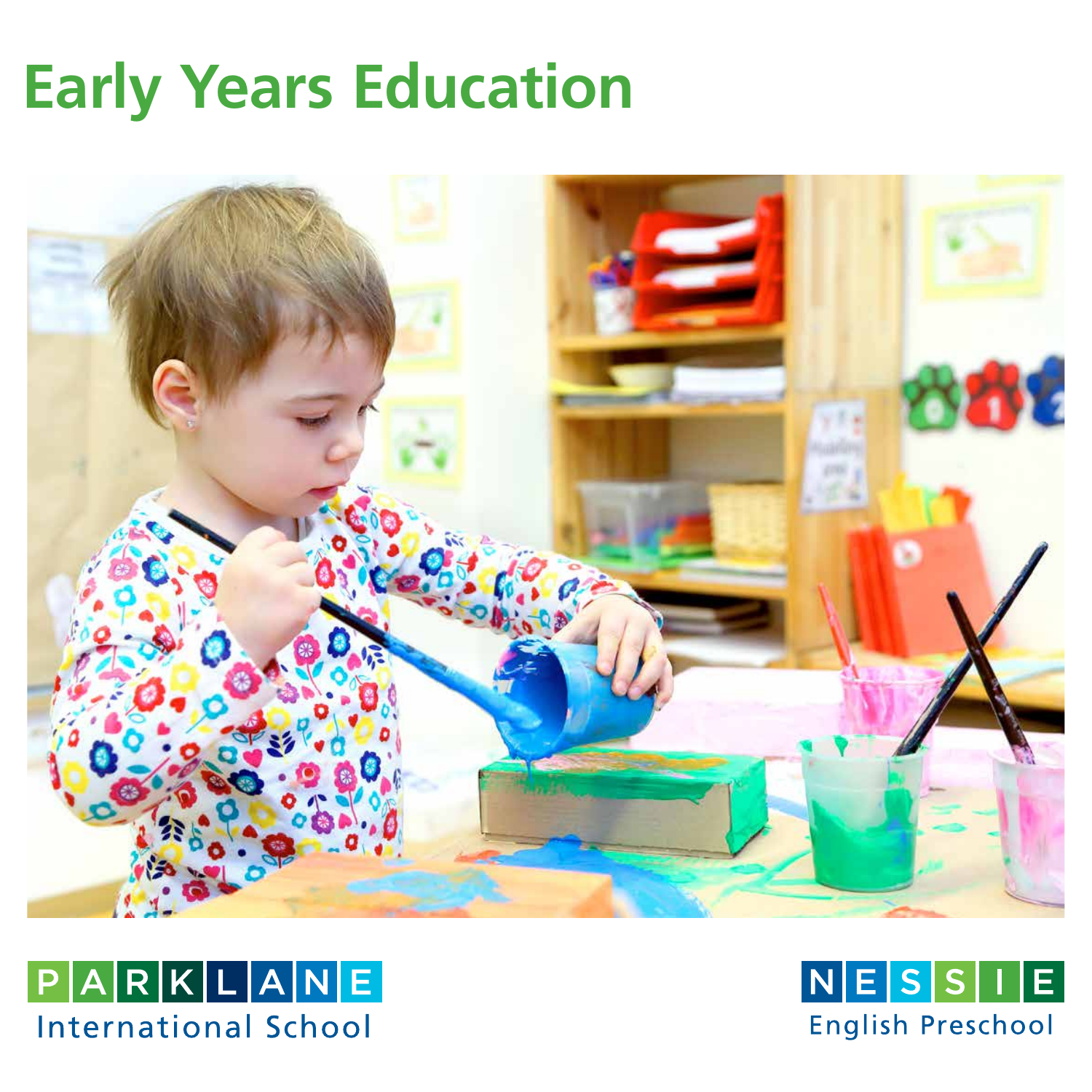# **Our Philosophy**

Our schools endorse the most natural and effective way of teaching young children - learning through play. Our aim is to provide a kind, friendly, secure and exciting learning environment for children. Our carefully planned programme offers rich and meaningful experiences which are important to young children's learning and development.

Our well-qualified, experienced staff support and encourage children's independence in exploring new experiences, as well as in being fascinated and enthused about discovering and learning. We support the personal, social and emotional development of each child, helping them to establish good relationships with each other with respect for and understanding of their own and each other's personal and cultural differences - on the way to becoming good world citizens. We understand and acknowledge the importance of close communication and involvement with parents and family and are committed to establishing strong partnerships between home and school.

We aim to develop each child's natural ability to imagine, to learn through curiosity and exploration, to experiment, and to create. Our programme is designed to stimulate and keep children interested within the boundaries of their limited attention span. Experiences are active, 'hands-on' and relevant to the people, places and things familiar to a young child's world.

**Park Lane and Nessie we are committed to creating and sustaining an environment where our pupils are:**

- successful learners
- industrious and curious
- respectful and empathetic
- co-operative and collaborative
- honest and trustworthy
- knowledgeable and competent in their use of technology
- aware of environmental issues
- resourceful and responsible global citizens

#### **Our learners are:**

- respectful
- responsible
- resourceful
- resilient
- risk-takers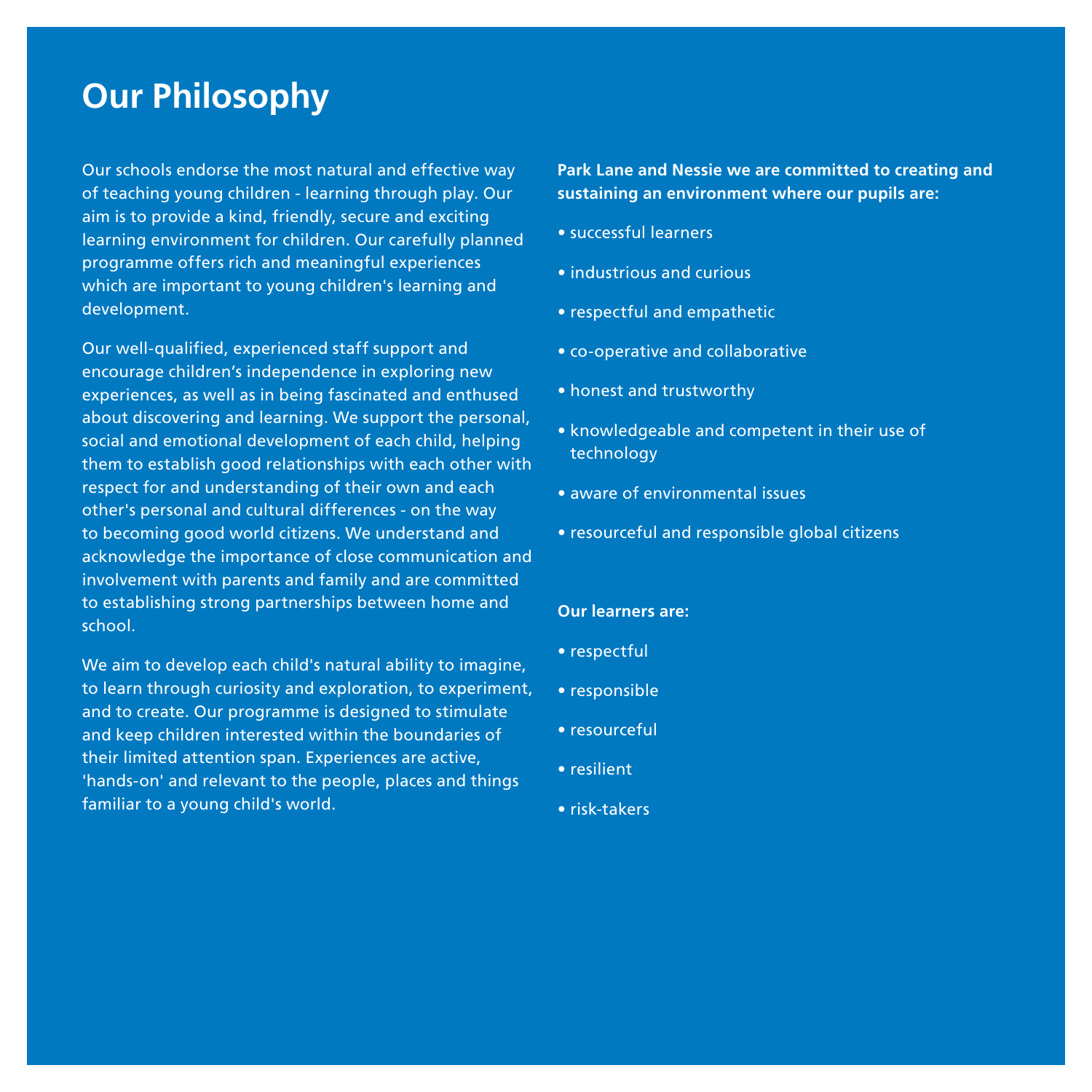# **Our Curriculum**

Our schools follow the Early Years Foundation Stage, the British National Curriculum for children aged 0-5 which aims to support, challenge and extend children's individual learning and development. Learning through this curriculum is exciting, fun, interesting and most importantly, fosters children's natural positive disposition and desire to learn.

The curriculum consists of a range of Early Learning Goals which are reflected in the areas of learning. There are 3 prime areas of learning which help to cultivate the necessary foundations for each and every child, and there are also 4 specific areas which further build on and extend each child's learning and development.

#### **The three Prime Areas of learning are:**

- Personal, Social and Emotional Development
- Communication and Language
- Physical Development





#### **The four Specific Areas of learning are:**

- Literacy (Reading, Writing)
- Understanding the World (People and communities, the world, technology)
- Mathematical development (Numbers, Shapes, Space, Measures)
- Expressive Arts and Design (Visual arts, Music, Dance, Drama)

Our curriculum is delivered through a carefully planned balance of adult-led and child-initiated learning, in the manner most natural to young children: through play. Children are encouraged to take an active role in shaping their experiences, and teachers tailor learning to meet the needs and interests of each of their pupils. Our small class sizes, favourable adult-to-child ratios and commitment to the home/school partnership ensure that every child receives the personalised approach required to support them through their unique learning journey.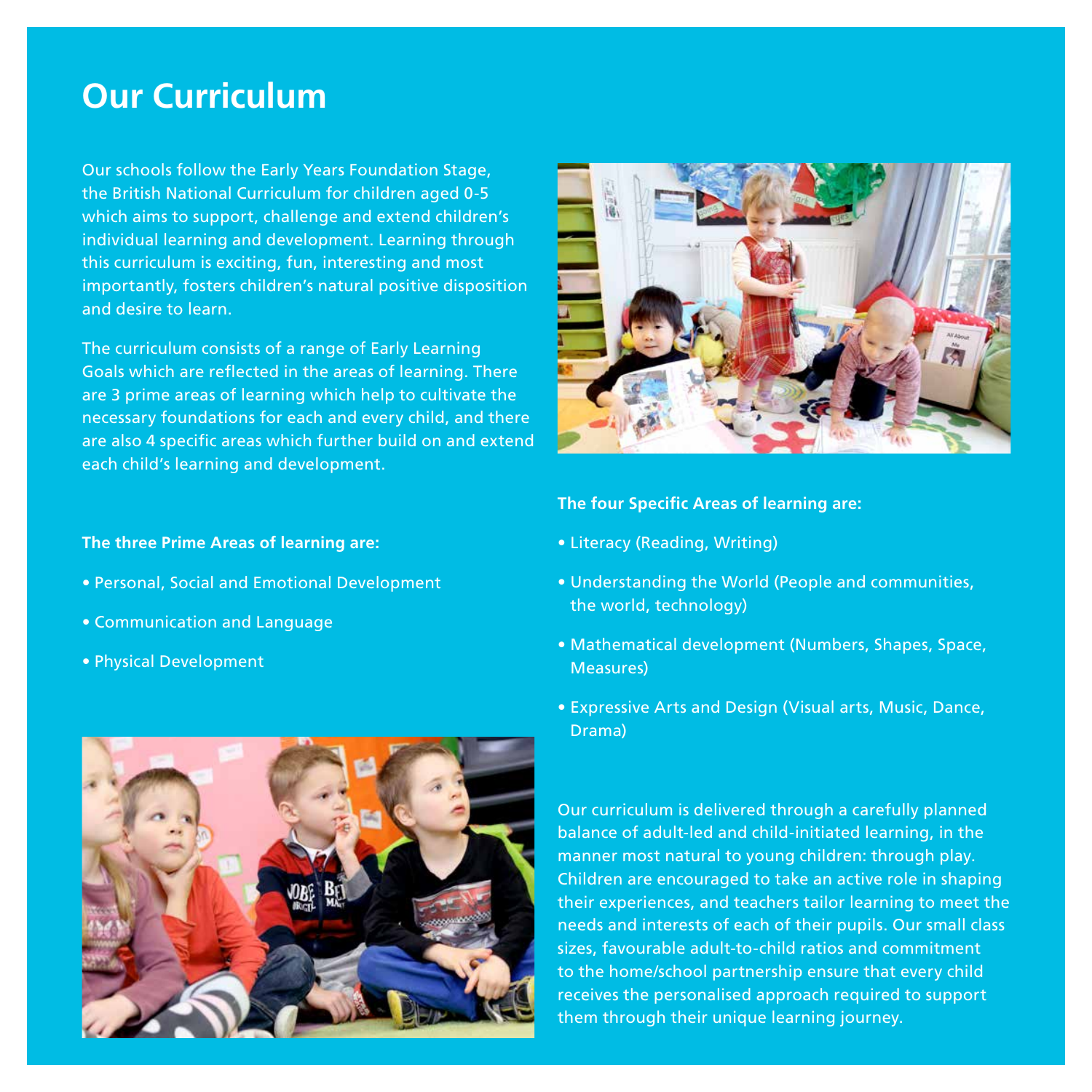### **Extra-curricular Provision**

At Park Lane International School and Nessie English Preschool, we understand the importance of out of hours learning provision and enrichment activities for both children and parents. We therefore offer a range of additional activities and services at both of our preschool campuses to support children and their families.

#### **Class Trips**

Excursions out into our community not only provide opportunities to contextualise what we are learning in school, but also help us to develop on a social and emotional level as we practice staying safe, being courteous and respecting others and their property. Our trips also help us to form links and relationships with our local community, helping us to understand our roles and responsibilities in the world around us. All of our classes take trips, usually at least once per term, to extend and consolidate learning.

#### **Visitors**

Park Lane and Nessie are pleased to host a range of visitors and quest speakers to our schools to support children's learning in line with the topics and themes they explore. Authors, artists, doctors, police, ambassadors, musicians, pharmacists, puppeteers, children's theatre groups, dance troupes, face painters and chefs are amongst the many visitors who come to inspire and work with our pupils.

#### **Clubs**

Park Lane and Nessie schools offer a broad and balanced after school club programme for children from Reception – upwards. From sports to Art, ballet to cooking, yoga to Science, children are sure to find something that sparks their interest and curiosity!

#### **Supervision**

Our schools offer supervision services to look after the children of busy parents both before school (from 8:00) and after school (until 17:00).

#### **Special Events**

Special events not only serve to enrich our curriculum, but also help to create a strong sense of community at our schools. We are proud to offer a very busy schedule of special events for children and parents throughout the academic year, including International Day, charity discos, cultural celebrations, holiday markets, Book Week, Environment Day, International Breakfasts and much more!

#### **Classes/Group Activities for Parents**

Our schools promote life-long learning – not only for our children, but for adults as well. We offer a range of activities for parents including language lessons, coffee mornings, fitness classes, Mummy and Me toddler groups and more! We also have a PTA (Parents and Teacher Association) which provides parents opportunities to be active in event planning, fund raising and to have social connections within the school community.

#### **Liaison Officer**

We understand that moving to a new country can be challenging for families, especially those with young children. Our school has appointed a Liaison Officer to help our international families secure the community links they need to feel happy, healthy, safe and well-integrated in the Czech Republic. These include helping to find health care professionals, transportation, special events/activities and a range of other services in our beautiful city.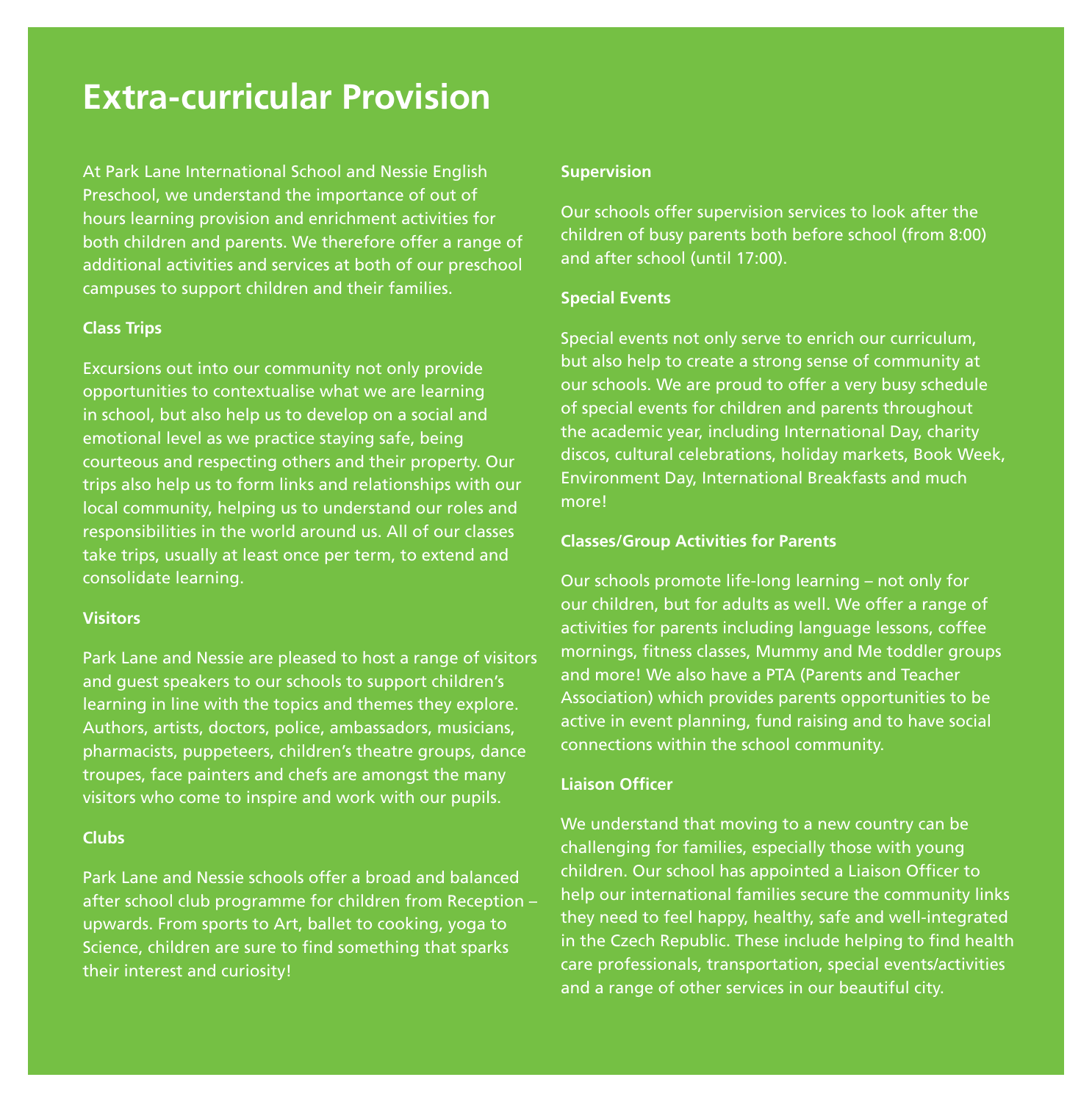